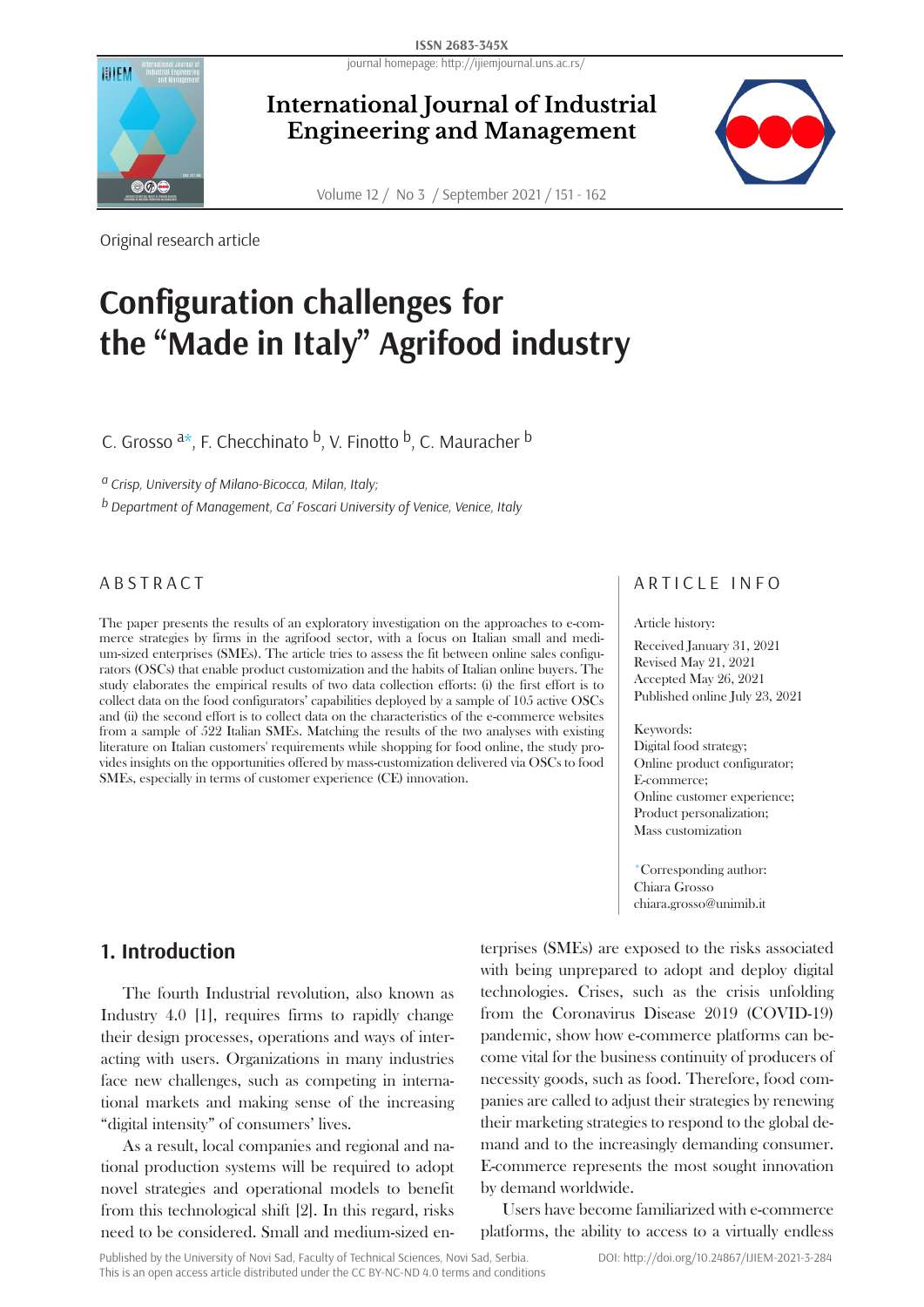variety of products and services and rapid delivery [3]. Thus, traditional points of sales are under dramatic pressure. They are challenged by electronically mediated forms of commerce, especially on the grounds of limited assortment and a limited geographical reach. In addition, digital technologies are engendering novel organizations of information and knowledge flows of many industries, including the agrifood sector. We refer to this scenario as "digital agrifood".

Investigating innovative approaches to digital agrifood, we focused on online selling of customizable products to explore which path (if any) towards the business to customer (B2C) mass customization (MC) strategy is suitable for Italian food SMEs that are currently selling via e-shops. We also try to highlight the extent to which capabilities deployed by online sales configurators (OSCs) can respond to Italian customers' requirements while shopping for food online. This study addresses the state of the art of both food customization via OSCs and current e-commerce strategies adopted by Italian food SMEs with two specific aims: (a) to describe the capabilities deployed by active food configurators, and (b) to detect how the implementation of food configurators can support Italian SMEs' e-commerce strategies.

We analyze the capabilities deployed by food configurators currently active and available on the cyLEDGE database1; then, we single out and categorize the specificities of each SME's e-shop using a sample of 522 Italian food firms. Data on the e-commerce of SMEs were complemented with results from a survey on the digital presence of SMEs and qualitative information collected through interviews with representatives of SMEs.

The results from this study contribute to the research on customers' requirements while shopping for food online [4], in particular Italian customers [5, 6]. The study provides managerial insights on how the implementation of OSCs might be leveraged by Italian food SMEs to innovate their online customer experience (CE).

# **2. Theoretical background**

### **2.1 Online Customer experience**

2.1.1 Customer experience offline and online and mass customization

Customer experience (CE) is a multidimensional

Retrieved on January 2021: https://www.configurator-database.com/

construct with many diverse dimensions: sensorial, emotional, cognitive, pragmatic, lifestyle-related, and relational [7]. CE involves customer journeys, from the search phase to the after-sale stage, which happens through interaction between a customer and a business at every touchpoint [8]. As stated by Meyer and Schwager [9], CE comprises the responses of customers to any direct or indirect contact with a company. Developing an environment where consumers can interact proactively, such as in the case of configurators, can influence the CE.

CE is important because it contributes to the value creation process of augmenting basic products, and thus, differentiating a firm's offerings. Previous studies demonstrated that a positive customer experience impacts customers' satisfaction, their purchase intentions and the likelihood of repeated purchase intention. Thus, CE ultimately contributes to a firm's competitive advantage and profitability [10, 11] and should be enhanced by firms. The CE concept has been broadly investigated in offline contexts, but recently, the online CE (OCE) received an increased attention in scholarly and practitioners' analyses. CE and OCE are not different constructs; they just refer to different contexts and can reinforce each other [12].

The main differences between CE and OCE are related to the degree of personal contact between firms and consumers, to the way in which information is provided, to the timing and sequencing of purchase processes and to how a brand is presented [10]. OCE is "a psychological state that is manifested as a subjective response to an e-retailer's website" [13] and concerns the interaction with an online service provider, with other customers and with the online environment. Among the main factors affecting the OCE (e.g., ease of use, trust, and category diversity), previous research [11] demonstrated that online retail environments that facilitate and engage their shoppers impact affective experiences [13].

Mass customization (MC) is a strategy of product/service personalization that includes the online selling of customizable products and services. The distinctive goal of product customization strategy is to involve customers in the design of the product to meet their individual needs without a significant increase in production or distribution costs and without substantial trade-offs in quality performance [14]. MC has been an object of interest in the literature in a variety of fields [14, 15]. In the 1990s, in advance of the increased request for differentiation by customers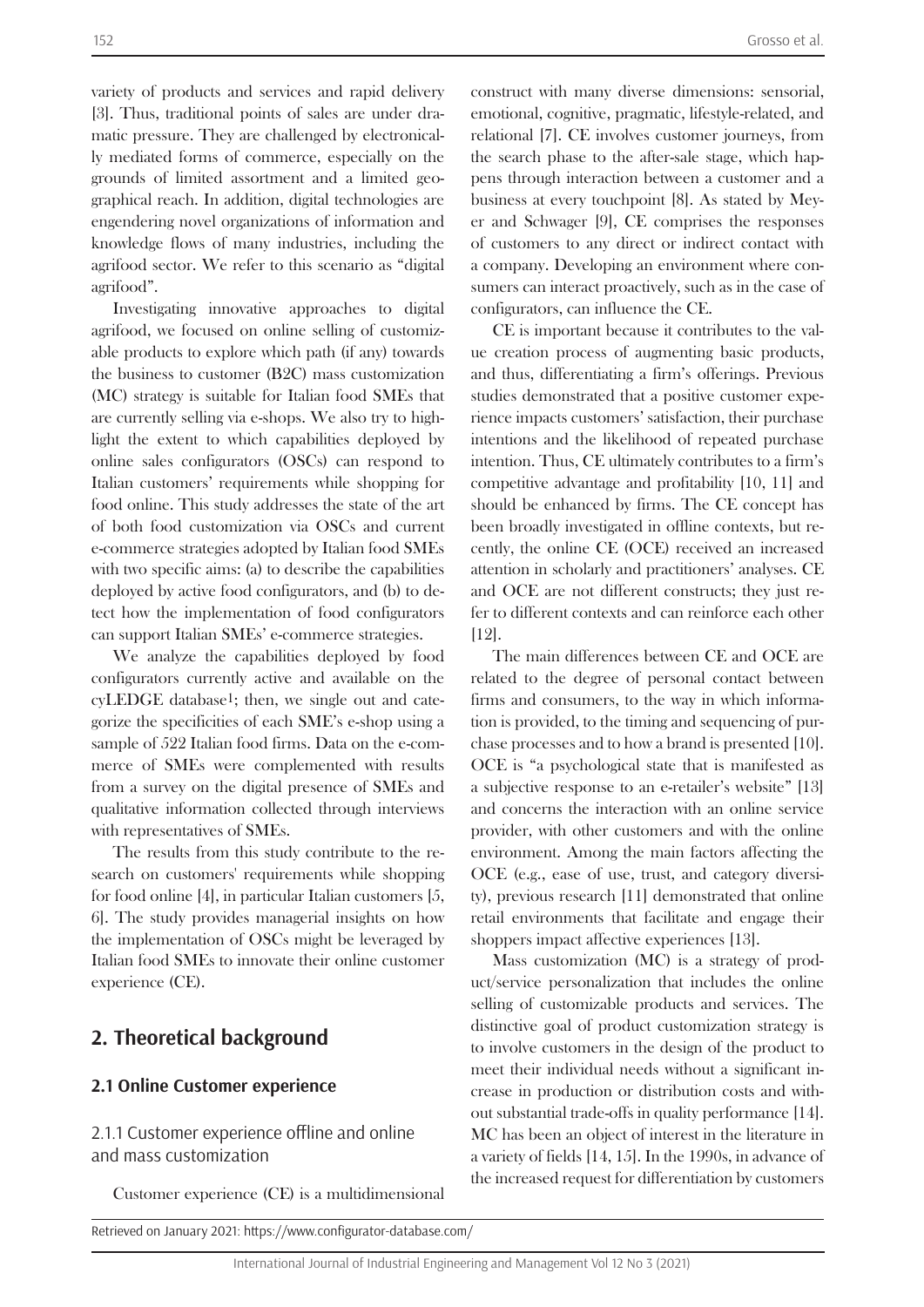worldwide and given the need to preserve economies of scale, the opportunity to mix and match standard modules and components to customize clients' purchases appeared as a promising strategic avenue.

Large-scale mass customization struggled to reach the expected market development [16], especially in the food sector [17]. The Internet and online platforms, nonetheless, revived the concept and made the case for MC more compelling, as a result of the convergence of several trajectories in digital technologies, in the organization of supply chains and in automation [18].

As suggested by some scholars [12, 19] through MC the environment and the individual are united in the making of a customer experience. This unification is possible due to a distinctive driver of MC, that is, the integration of customers into value creation via their involvement in the design of a product prior to manufacturing. Moreover, the operational capability of MC enables configured products to fulfil customers' idiosyncratic need by countering a product's possible liability of foreignness, which also increases the perceived product quality in export markets [20].

#### 2.1.2 Product customization via Online Sales Configurators

The B2C selling of customized products is increasingly occurring via online sales configurators [20-26]. OSCs are defined as knowledge-based software applications designed to help customers' decisions and to support and ease the mass customization

process. Specifically, OSCs are knowledge-based software applications that support both customers and company's representatives [27]. OSCs improve CE that supports their purchasing process in the decision phase, by singling out attribute's options that best fit the customers' needs; on the other hand, OSCs help companies to improve the quality of their products and processes, to better know their customers' requirements, and to reduce their time to market and costs [28].

Configurators, as a mass customization tool, depending on their characteristics can enhance the relationships between consumers and firms [29-31]. They can affect customer satisfaction and provide data to firms to increase their knowledge of their customers and to improve customer experience and their offerings [20,32-34]. Configurators can be employed for these purposes because customization can engage consumers [35] and give them perceived control of authorship during the self-design of their products, which affect the customer's affective state [13]. Randall et al.[36] suggest that, depending on a customer's expertise with a product, an OSC should present both product functions and product performance characteristics or design parameters to the potential customer.

A recent study [37] analyzed the synergic effect that OSC capabilities deployed by configurators have on customers' perceived benefit of mass-customized products. Table 1 provides a brief description of the five OSC capabilities, namely, benefit–cost communication, user-friendly product-space description (for

| OSC Capabilities                              | Nominal definitions                                                                                                                                                                                                 |
|-----------------------------------------------|---------------------------------------------------------------------------------------------------------------------------------------------------------------------------------------------------------------------|
| Focused Navigation capability (FocN)          | The ability of an OSC to quickly focus a potential customer's search on<br>those solutions of a company's product space that are most relevant to the<br>customer himself/herself                                   |
| User-friendly product space description (UFD) | The ability of an SC to adapt the description of a company's product space<br>to the individual characteristics of a potential customer as well as to the<br>situational characteristics of his/her using of the SC |
| Flexible Navigation capability (FlexN)        | The ability of an OSC to let its users easily and quickly modify a product<br>configuration they have previously created or are currently creating                                                                  |
| Easy comparison capability (EAC)              | The ability of an OSC to support its users in comparing product configura-<br>tions they have previously created                                                                                                    |
| Benefit-cost communication capability (BCC)   | The ability of an OSC to effectively communicate the consequences of the<br>configuration choices made by a potential customer both in terms of what<br>he/she would get and in terms of what he/she would give     |
|                                               |                                                                                                                                                                                                                     |

**Table 1.** Online Sales Configurator Capabilities

Source: Trentin et al. [20]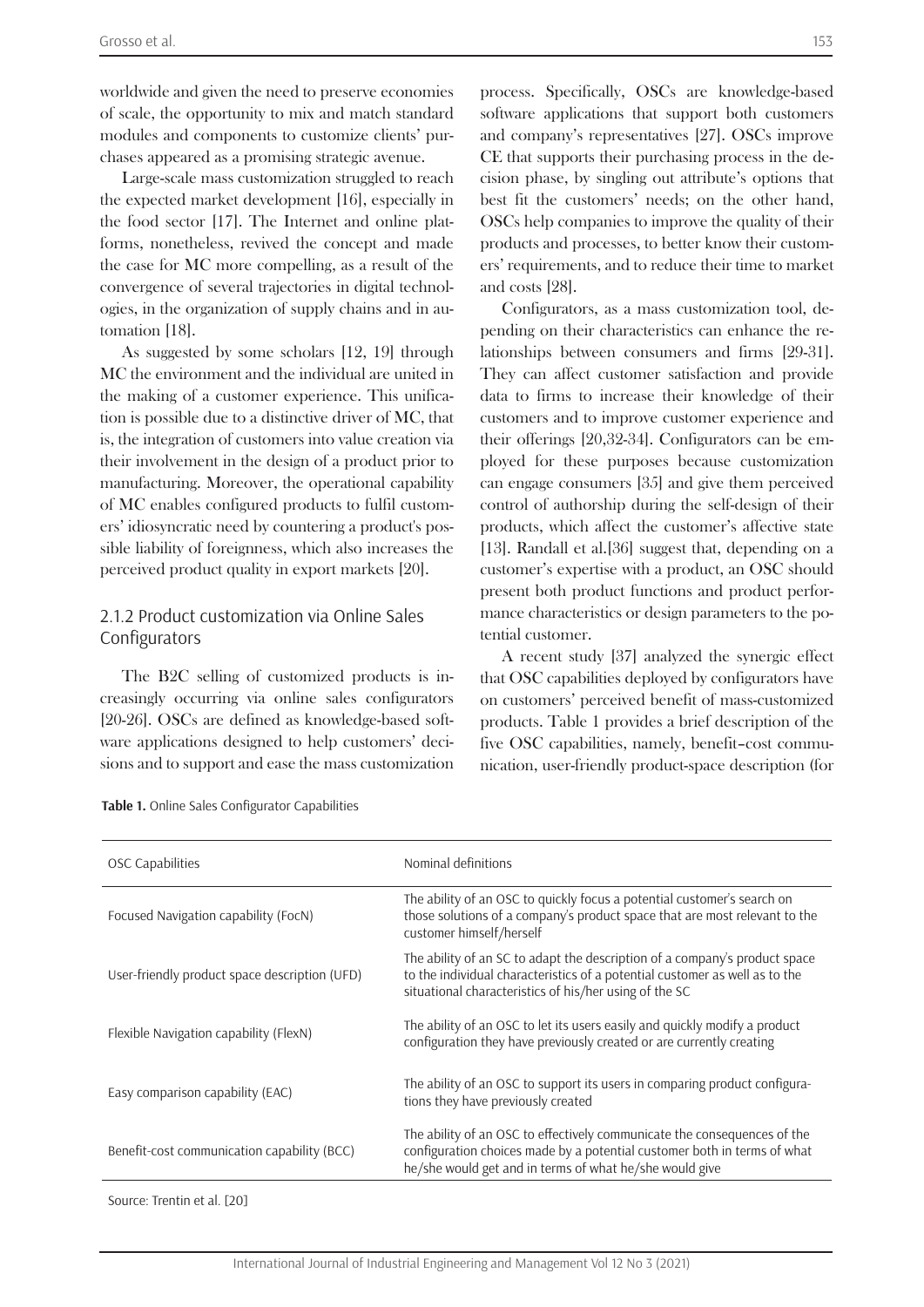short user-friendly description), easy comparison, flexible navigation, and focused navigation [21].

# **2.2 E-commerce in the food industry**

#### 2.2.1 Food products customization

Due to the wide-ranging product categories of non-perishable items (i.e., tea, coffee, cereals, sweets, pastry, etc.), the food sector has high potential for selling customizable products. Previous research identified three linked drivers to explain the quickly developing trend of food customization [38-39].

The first linked driver is customers' attention to food nutritional values. Consumers are increasingly demanding particular ingredients to personalize their dietary intake due to health, hedonic, and cultural reasons [23]. Because of the increased customers' awareness on the effects of diet on health, there was an increased demand for special food items. Food product customization enables consumers with specific needs to select ingredients that are suitable to their dietary needs or restrictions (e.g., vegan, vegetarian, gluten-free, yeast-free, organic, etc.).

The second factor is the customers' preference for their individual flavors, which have an essential role in choosing food products.

The third factor that makes food a suitable sector for customization is the enjoyment that food consumption provides to people. Based on this notion, food products are grouped into two categories, namely, hedonic and functional food [23]. Hedonic food items are those that provide enjoyment and reflect customers' lifestyles. Functional food items are those that provide dietary and health benefits in addition to basic nutritional benefits. The effects of functional foods can differ markedly between individuals.

In case of food, customer can be involved in two different type of mass customization[39]:

- MC of sensory performance: This relates to the customization of products appearance (e.g., appearance, design, color, for example) and to the other senses, such as taste and smell;
- MC of functional performance: This can relate to the customization of various aspects of product functionalities (e.g., speed, power and handling of automobiles, and speed, display size and memory capacity of computers).

# 2.2.2 E-commerce in the Italian food and beverage industry

One of the conditions to give the chance to customize products through online configurators is to sell online and then be able to deliver the personalized product to a customer. Therefore, firms need to develop a platform where consumers can choose among different options and to plan the delivery of the unique product to the customer. The practice of promoting products and selling them in an online context refers to e-commerce, whose adoption could create several benefits for Italian SMEs [5] . The low cost of expanding catalogues on the Internet and the lowering costs of logistics, allowed a variety of niches to become economically viable. Small and micro firms had the opportunity to cater to global niches, eliminating geographical constraints. Despite these new opportunities, Italian companies are adapting slowly to digital strategies, in particular when social media and e-commerce are considered [40].

In Italy, e-commerce transactions of food and beverage (F&B henceforward) products lag behind other industries, such as health & wellness or fashion. Advocates of the benefits of e-commerce for Italian food still struggle to persuade firms about the opportunities offered by online shops. Despite the economic relevance of the sector, there are still relatively few studies on how Italian F&B SMEs are engaging in e-commerce to capitalize on the potential of online selling strategies, such as enhancing customers' perceived value of the products, product value creation, and open innovation. Firms willing to exploit the advantages of e-commerce need to redefine their sales strategies to respond to the factors influencing the use of e-commerce platforms by, and the choice processes of, customers [40, 41].

Previous studies detected consumers' preferences while buying food online [4-6]. In particular, Italian customers living in Northeast Italy prefer to buy long-expiring food products; they claim to appreciate the opportunity to read food labels and to become aware of food ingredients before purchasing (especially women) [5]. Female customers and young individuals constitute the majority of e-grocery shoppers: they keep the same habits when buying in groceries and e-groceries online [6]. Receiving food at home in specific time slots (especially for employees) is perceived to have great value [5].

Italian consumers, as well as consumers from other countries [42], are more willing to purchase packed food when shopping online. The demand for packed food is probably going to increase because of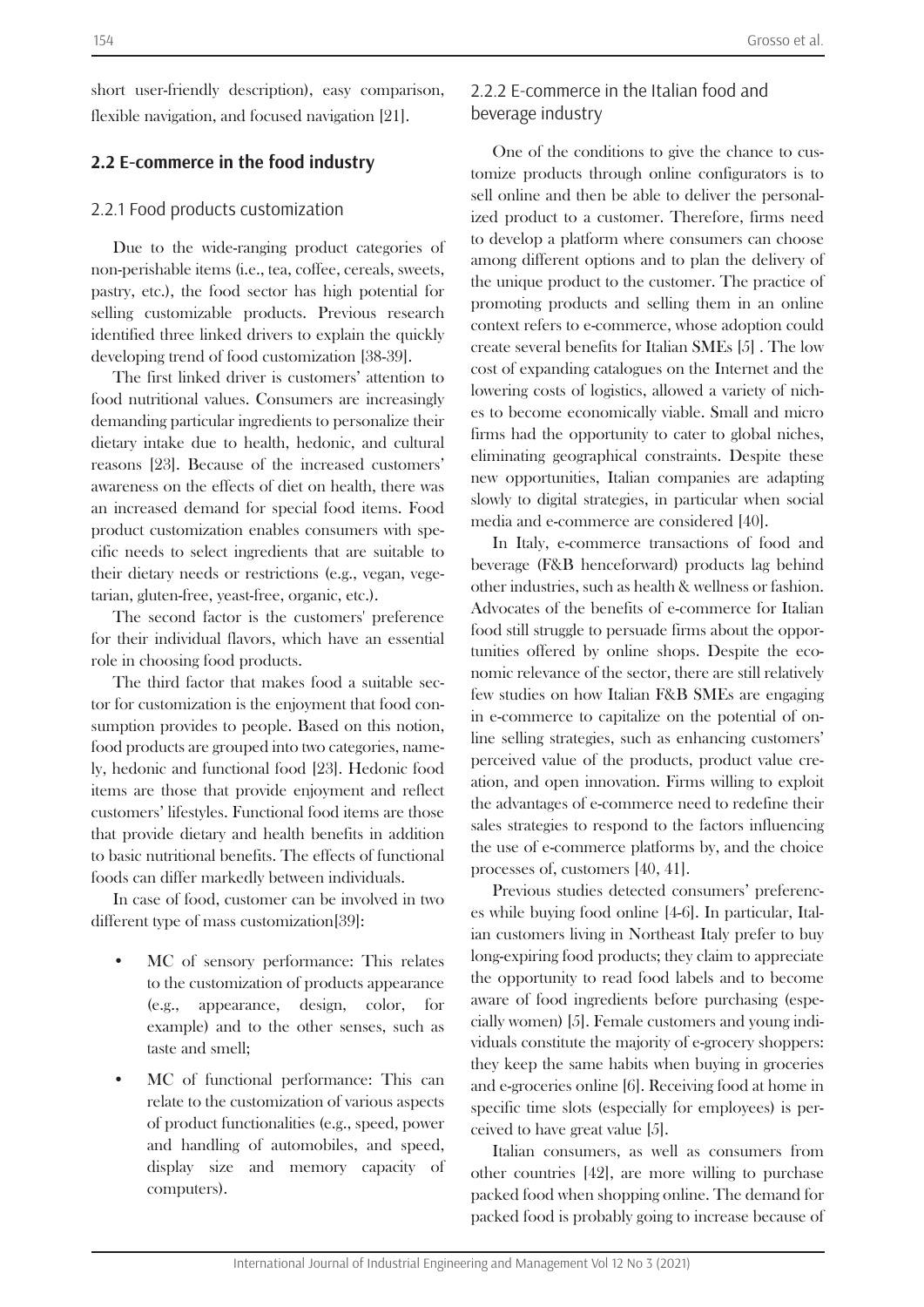new attitudes and because of the attention that Italian customers are paying to the current health emergency due to COVID-19. The security of packaging in terms of food protection from external agents and/ or its cleanliness might be key in Italian customers' decisions. Consumers do not complete their online purchases of food when they are unsure of a product's quality and features. Moreover, they abandon the purchasing process if the delivery is too expensive or if they do not receive information about shipping costs before adding products to their cart. Another determinant that discourages Italian customers is being forced to subscribe to a vendor's website to complete their purchase. Other determinants that persuade Italian customers to buy food online are the opportunity to reduce costs both in terms of saving time and low prices and the possibility to buy local food from other regions and/or countries. The preferred food categories purchased online by Italian customers are coffee and tea, sweets and cookies, wine, pasta, and cereals [5].

Based on qualitative and quantitative research methods we attempted to address the following research questions:

- 1. What is the state of the art of food customization via online sales configurators?
- 2. What capabilities are deployed by food configurators?
- 3. Are Italian food SMEs ready to adopt OSCs?

# **3. Method**

To address the first research question, we analyze a sample of 105 food configurators listed in the cyLEDGE database, which is one of the only publicly available database at the study date. Data collection and analysis follow the methodology adopted in existing literature on mass customization strategy via online sales configurators [29]. The analysis of food configurators includes data collection with questionnaires structured with multiple-choice answers, which were completed after performing at least one product configuration experience on each configurator. At this stage, the study focuses on pragmatic and cognitive components of customer experience via food configurators.

To pursue the second research goal, we analyze the e-commerce websites of a sample of 522 SMEs to detect the existence of features that address the most important requests of food customers, such as the availability of information related to product offers, information on delivery, etc. [5]. Subsequently we

match findings from the two analyses to detect how the implementation of food configurators can support the e-commerce strategies of Italian food SMEs.

An empirical study was conducted from January 2020 to March 2020 by one of the authors based on her expertise in MC strategies via online sales configurators. To avoid subjective biases in the analysis, user configuration experience refers to objective dimensions. Sensorial, emotional, relational and lifestyle elements of customer experience [7] are not included in the framework. Her observations of OSCs in the food industry and her analysis of the state-of-the art of e-commerce in food SMEs in Italy were discussed with the whole research team, and the interpretation of data was a collaborative endeavor. The empirical study on the e-commerce implemented by SMEs was conducted as part of a project on the digital presence of Italian food SMEs.

#### **3.1 Analysis of food configurators**

Food configurators are selected from the cyLEDGE database, the only publicly available list of online sales configurators. Among the 1,360 entries in the database, an initial selection was made according to industry criteria. As a result, a total of 105 configurators were selected from the food and packaging industry.

A second stratum of selection follows the food sector category; as a result, 75 food configurators were selected. We focused on B2C food configurators, excluding configurators of beverages (28 in total), packaging for B2B (1) and pet food s (1)

A third selection step followed the language criteria: all the configurators that use the English language or were translated into English were included (e.g., with an English version available on the configurator website or an English version provided by the translate option enabled when the configurator is open with the Google Chrome browser). English as a selection criterion was employed since English is recognized as the predominant language for business [43]. As a result of the selection process, 34 food configurators were suitable to be included in the sample. The remaining 39 food configurators were not valid because they either did not comply with some or all the selection criteria or they were no longer active at the moment of data collection.

 Each of the 34 selected configurators was evaluated through direct observation. The researcher browsed and underwent an entire product configuration experience to collect data. The evaluation followed the following criteria: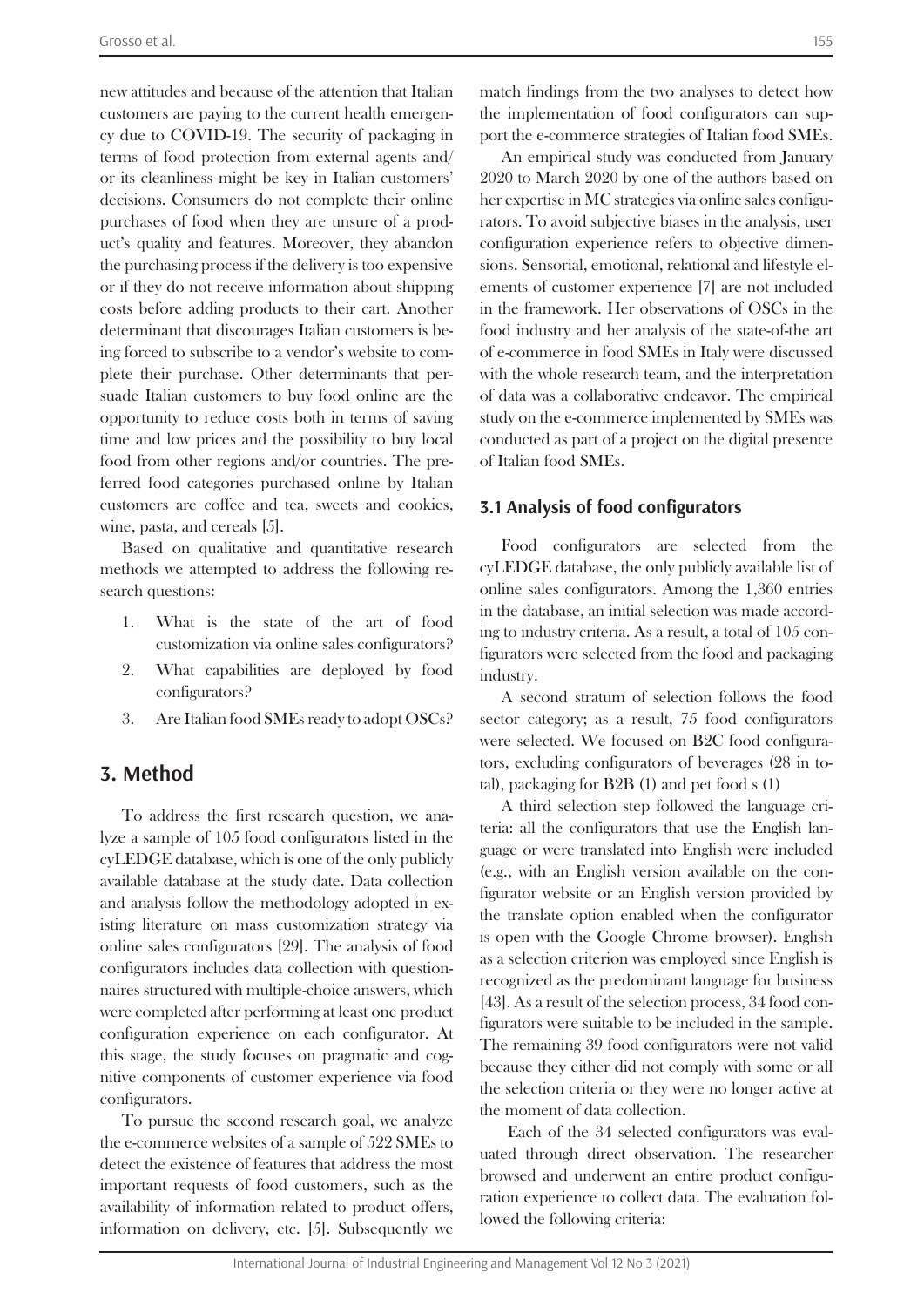Product offer: typologies of product offered in food customization.

Type of customization allowed: functional /sensorial. Based on the type of product customization enabled by each configurator, the OSCs were grouped into two classes: functional and sensorial [38]. Functional configurators are those that allow users to personalize ingredients; sensorial configurators are those that allow packaging personalization.

Capabilities deployed by each configurator. Following previous studies [29, 34], each configurator was evaluated by fulfilling a questionnaire with a set of questions on the configurator's capabilities. The researcher fulfilled each questionnaire after performing at least one configuration experience on each configurator.

# **3.2 Analysis of e-commerce in Italian food SMEs**

To obtain a significant view on the e-commerce strategies of Italian food SMEs and a general overview of the adoption of e-commerce, we analyze a sample of 522 SMEs (10-250 employees) in Northeast Italy (Veneto, Friuli Venezia Giulia and Trentino Alto Adige). The selection was made through an extraction of company records from Bureau Van Dijk's AIDA database and using the Ateco codes (national statistical industrial classification) related to the different sectors, excluding the beverage sector.

The e-commerce strategy of the selected firms is analyzed through (a) a desk analysis, (b) a survey and (c) qualitative interviews. Regarding the desk analysis, the e-commerce websites were evaluated following the criteria identified in a previous study [5], in which some determinants of impact on Italian customers' intention to purchase food online, namely, product offer, information and delivery, are detected. For each of them, the following list of elements were considered during the desk analysis:

Product offer

- The variety of items offered by the website;
- The online availability of items that are difficult to find in physical stores located near the customer's area of residence;
- The availability of typical local foods/ products that are not easily available in customers' area of residence.

Product information

The opportunity to read food labels before the actual purchase of the good;

**Expiration** date.

Product delivery

- The possibility to clearly define the timing of the delivery of the purchased good;
- The delivery of food and beverage during weekends and at night.

Regarding the survey, a questionnaire structured with multiple-choice questions on firms' digital presence, including e-commerce implementation, was sent by e-mail to our sample of SMEs. The survey aims to identify the e-commerce strategy of the companies, thus, the survey questions are related to the experience of selling online, type of online sales channels or platform, target market, e-commerce turnover and intention to launch e-commerce websites in the short/medium term.

Qualitative information about SMEs' e-commerce strategies was collected through structured interviews addressed to SMEs representatives. In particular, the aim of the interviews is to further our understanding of the determinants that affect the implementation of e-commerce and the barriers to the adoption of configurators.

# **4. Results**

#### **4.1 Results on Food configurators**

To answer RQ1, the analysis of the food configurators sample is developed. Our findings reveal that the most offered products in food configurators are sweet foods: cakes, biscuits (26%), chocolate and candies (26%). They allow the selection of different tastes, shapes, and ingredients to be combined into chocolate bars, cakes, or biscuits, including packaging personalization.

Cereals, both muesli or nutritional bars, are also widely offered product categories (21%). The majority of cereal configurators allow users to assemble their products by following the nutritional values indicated for each ingredient to obtain their preferred combination.

Salads, coffee and tea are products offered to a lesser extent but are still interesting product categories (9%). With coffee and tea configurators, users can choose the size of the package and the flavors of the different blends. With salad configurators, users can combine their preferred fresh vegetables, choose their favorite dressing, add seeds, and be informed about the nutritional value of their combination.

Regarding the customization allowed, our find-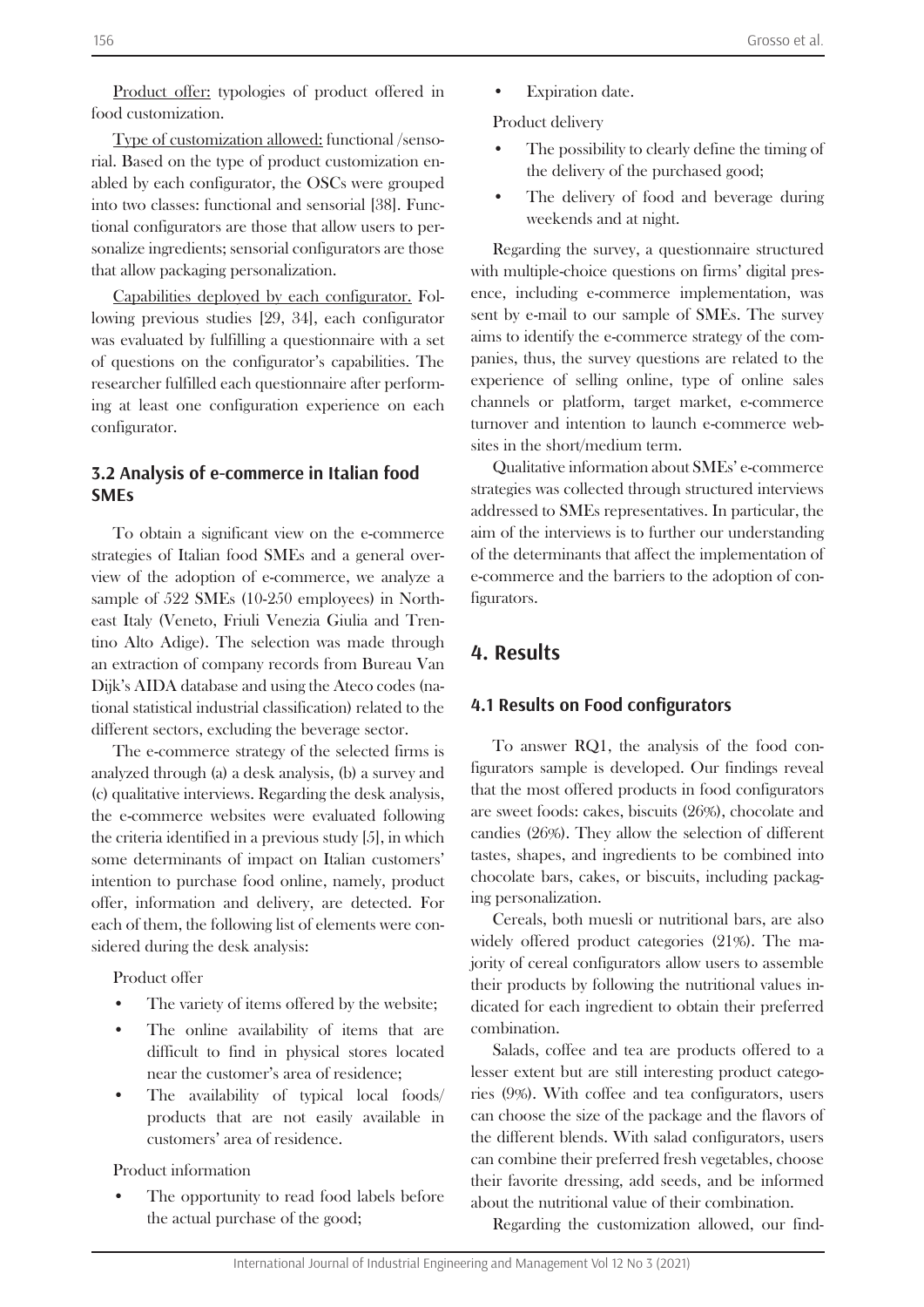ings show that 62% of the selected configurators enable the customization of both aesthetic elements (i.e., packaging, product name, and images on the package) and functional elements (i.e., ingredients, product size or quantity, and nutritional value information); 21% of OSCs only enable aesthetic customization, while 18% of OSCs enable exclusively functional customization. Of the sample, 85% of OSCs enable changes in the packaging, such as inserting a name to label the configured product (41%) or personalizing the product with a user's picture (24%).

The majority of configurators enable at least one functional option, such as the selection of product ingredients (79%), 26% of OSCs enable a change in product shape, while 34% of OSCs provide information about nutritional value and/or calories. Only configurators of cereals and salads provide this information.

### 4.1.1 Capabilities deployed by food configurators

To analyze the capability deployed by food configurators (RQ2) each food configurator was tested with the aim of measuring the capabilities described in Table 1. The findings are reported in Table 2. Regarding the focus on navigation capability (FocN), the results show that 66% of OSCs deploy the capability to drive the user to focus specifically on their desire space of options. Only 12% of the analyzed configurators do not guide the user to their choices of interest. Another 12% of the analyzed configurators do not indicate whether they are implementing this capability.

Related to user friendly description (UFD), among the food configurators, 41% provide users with a proper description of products in each option and provide descriptions in a format that is comprehensible to both expert and inexpert user; 35% of configurators do not implement this capability, while in 24% of the cases, it is not clearly detectable whether this capability is implemented.

Flexible navigation (FlexN) is the capability detected in the majority of food configurators (82%). In the majority of cases, the user was supported in easily and quickly modifying a product configuration during the configuration process.

We assessed benefit-cost communication (BCC). Of the food configurators, 38% properly communicate the value of each choice option: thus, the user is aware of the ways in which each choice would impact his/her final configuration in terms of costs and benefits. While 42% of OSCs do not provide users with benefit-cost capability, in 21% of the cases, it is not clearly detectable whether the capability is deployed. The easy comparison (EAC) is a capability less detected; it is detected in only 3% of cases. While for 88% of configurators, users cannot easily compare two or more configurations that were previously realized by the user. This capability requires an account registration to save a chronicle of the various configurations self-designed by each user. In the majority of configurations, it was not easy to detect how to proceed to be supported by this capability. Table 2 synthesized the different degrees to which a user of food configurators perceives each capability.

## **4.2 Results on the Italian food SMEs e-commerce**

To answer our RQ3 and understand whether the SMEs are ready to adopt online configurators in their selling strategy, we analyzed their e-shops (if any) and sent them a questionnaire to collect data about ecommerce. We then interviewed 12 representatives of firms in the sample to obtain an in-depth under-

| Level of user's agreement with the<br>support derived by each capability | FocN | <b>UFD</b> | FlexN | <b>BCC</b> | EAC   |
|--------------------------------------------------------------------------|------|------------|-------|------------|-------|
| Strongly agree                                                           | 26%  | 21%        | 26%   | 12%        | $0\%$ |
| Agree                                                                    | 50%  | 21%        | 56%   | 26%        | 3%    |
| Neutral                                                                  | 12%  | 24%        | 3%    | 21%        | 9%    |
| <b>Disagree</b>                                                          | 6%   | 26%        | 6%    | 21%        | 3%    |
| Strongly disagree                                                        | 6%   | 9%         | 9%    | 21%        | 85%   |
| Total                                                                    | 100% | 100%       | 100%  | 100%       | 100%  |

**Table 2.** User's perception of capabilities deployed by food configurators

Capabilities abbreviations: FlexN: flexible navigation; UFC:user friendly description ;FocN: focus navigation;BCC: benefit cost communication; EAC: easy comparison. Neutral: neither agree nor disagree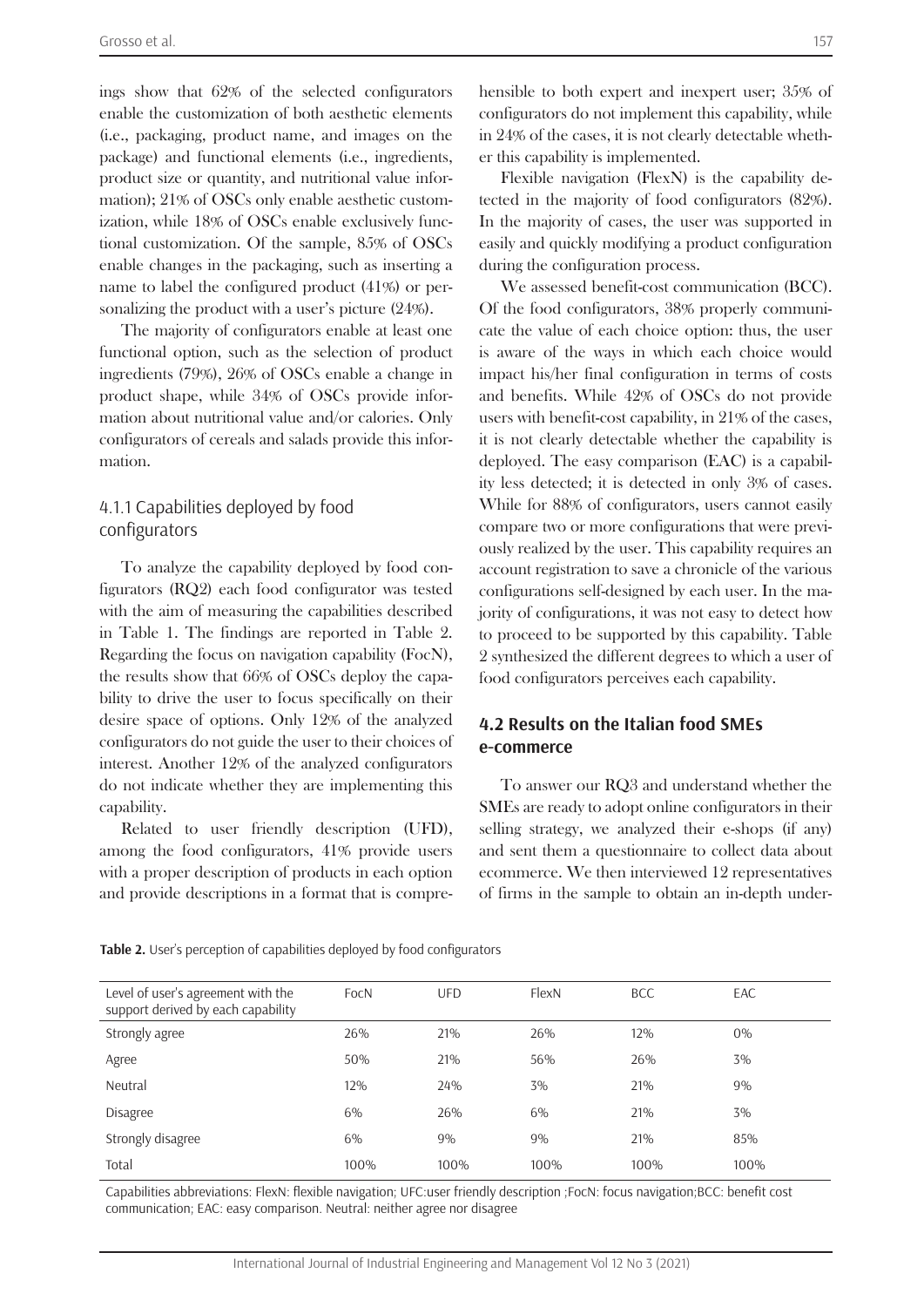standing about their strategies. Among the 522 SMEs of our sample, 76 SMEs are currently selling their products via e-shops. This subgroup of food firms belongs to the macro-sectors reported in Table 3.

Concerning the adoption of configurators as tools to support ecommerce, our results show that, to the date of this study, none of the 522 food SMEs implements e-commerce with OSCs. The data were verified by browsing the CyLEDGE database that provides a list of 21 configurators adopted by Italian companies, including companies of the "Made in Italy" group but none from the food industry.

Products and variety offer. As reported in Table 3, bakery and flour-based products are the most-represented category. Approximately 35.5% of firms offer online a variety of different products, both freshly made and pre-packaged (e.g., pasta, bread, pizza, and biscuits). Other food items, such as coffee, tea, sugar, dietary and energy food, are sold online by 27.6% of firms. Grains and flours are sold online by 13.2% of firms; 10.5% of firms sell meat and cured meat, while products such as pickled vegetables, pâtés, and jams are sold by 7.9% of firms through e-commerce. Milk and dairy products, e.g., cheese and yogurt, are sold by 3.9% of firms via e-commerce; only 1.3% of firms sell online oils and fats

Regarding the online availability of items that are difficult to find in physical stores located in a customer's area of residence, we found that all e-commerce websites fulfil this criterion by considering the health emergency due to COVID-19.

We then proceeded to analyze the availability of typical local foods. All the analyzed SMEs with an active e-commerce website sell their local products online. Data on the regional adoption of e-commerce websites show that the Friuli Venezia Giulia region registered 8% of the active e-commerce websites that sell products from the Ateco code 108, such as coffee, pastry and miscellaneous items. The Trentino Alto Adige region registered 25% of the active e-commerce websites that sell mostly typical regional products from Ateco 101, such as speck and backed products. The Veneto region has 67% of the active e-commerce websites that mostly sell products from the Ateco 107 sector: pasta, variety of flours and bakery items.

Next, we analyzed product information. To the time of data collection, none of the firms provides information about the nutritional value of their products or presents the option to read the product labels or the expiring dates of the selected food items.

Regarding the nutritional information, it is interesting to mention a company that produces rice, which describes the nutritional value and properties of rice as a gluten-free food, which renders rice suitable for consumers with celiac disease.

| Ateco code 2 | Macro-economic sector                                       | e-commerce |
|--------------|-------------------------------------------------------------|------------|
| 101          | Meat and meat-based products                                | 10.5%      |
| 102          | Fish, crustaceans and molluscs                              | $0\%$      |
| 103          | Fruits and vegetables                                       | 7.9%       |
| 104          | Oils and Fats                                               | 1.3%       |
| 105          | Milk and dairy products                                     | 3.9%       |
| 106          | Grains, flour, starches                                     | 13.2%      |
| 107          | Bakery and flour based products                             | 35.5%      |
| 108          | Other food products (e.g. coffee, tea, sugar, dietary food) | 27.6%      |

**Table 3.** SMEs with e-commerce by sector

Each SMEs of our sample belongs to a specific alphanumeric combination (Ateco code) that identifies an economic activity with different degrees of detail of the economic sectors themselves.

2 Ateco code refers to an alphanumeric combination that identifies an economic activity with different degrees of detail of the economic sectors themselves. The Ateco classification is approved by Italian National Institute of Statistic (ISTAT) and is adopted for statistical, tax and social security purposes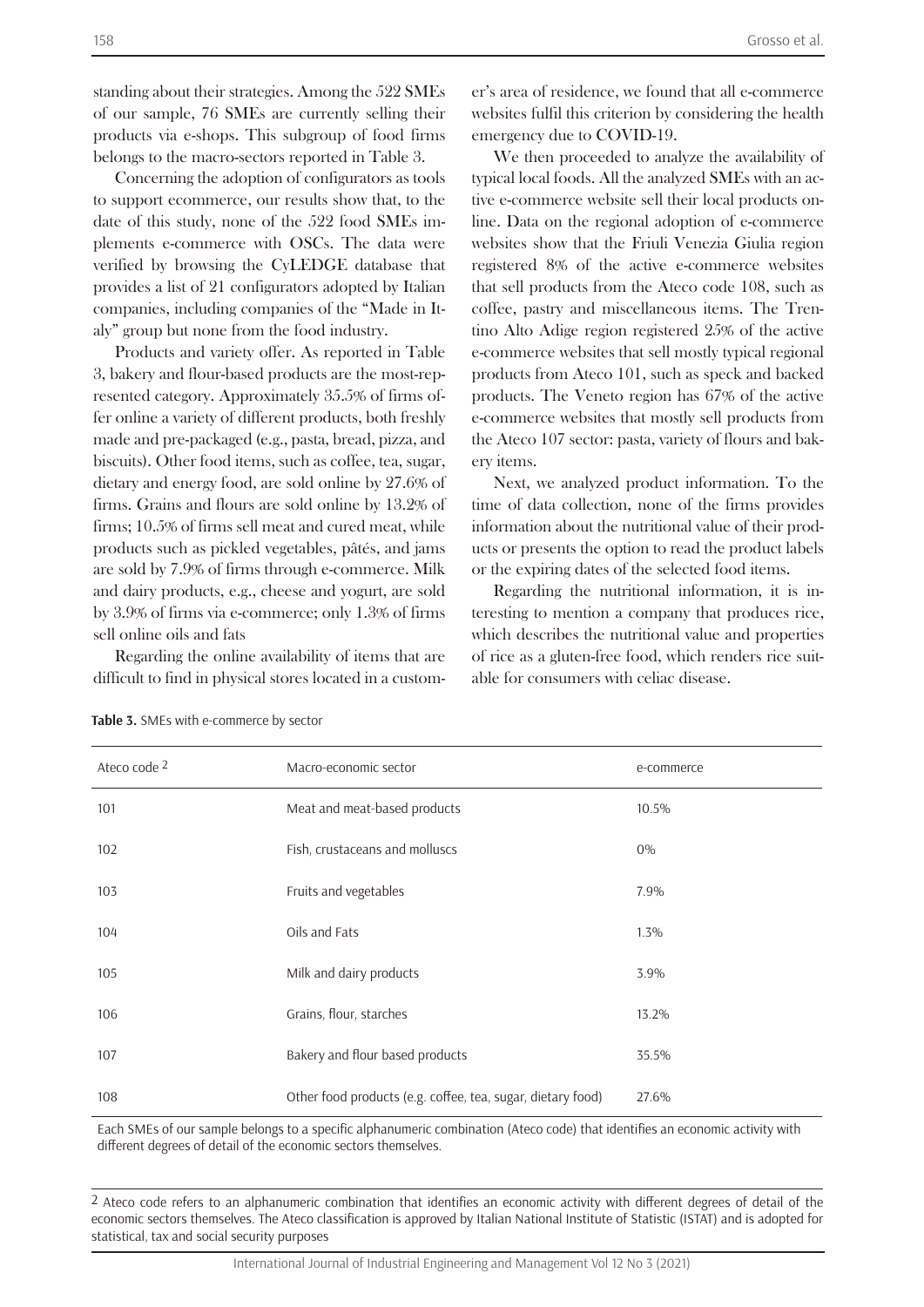Product delivery. None of the firms in the sample provides information about delivery time slots prior to a product purchase. They do not provide the option to book a delivery based on customers' preferences.

Concerning the survey, almost 9% of the SMEs completed the questionnaire digitally. The results show that among the 41 fulfilled questionnaires, the majority of firms (37) answered the questions on ecommerce adoption. Among this latter group, in 32.4% of cases, the respondents confirm that their company had an ecommerce website, while in 67.6% of cases, the adoption of e-commerce is not active. Of the SMEs with active e-commerce websites, the majority owns an e-shop, while a few of them sell on third-party e-commerce platforms in addition to their e-shop. The remaining cases sell online on third-party e-shops only. The results on the intention to adopt e-commerce show that in the majority of cases, SMEs are planning to implement it within a period of three to twelve months. Within the group of SMEs without active e-commerce, firms with a positive intention to implement it have an income from B2C sales that increases from 5% to 53%, while SMEs with no intention to adopt e-commerce gain between 5% and 11% of income from this market. The findings suggest that SMEs with lower income from selling to customers have minimal interest in investing in the online selling of their products.

Based on the findings from the twelve interviews realized with firms' representatives, the main issues that retain SMEs from the implementation of e-commerce are related to logistic issues. In particular, the main obstacles are related to product distribution, especially for those SMEs that sell fresh and perishable food products. Another critical aspect in e-commerce implementation is the concern of not being able to structure and govern the entire supply chain, a challenge that implies the implementation of e-commerce strategies, acquisition of adequate human and economic resources, and development of capabilities to monitor and manage complex relationships with partners and suppliers. Another issue a respondent highlighted is related to the target: most of the respondents stated that e-commerce is an interesting strategy, especially for the B2C market. The respondents also maintained that the main benefit of e-commerce implementation is the possibility to sell all their products and not just a selection, as commonly occurs in physical stores. Moreover, they can interact with their customers without intermediaries.

# **5. Discussion**

Matching the overall results, we detect the following insights on how the capability of each OSC can strengthen the e-commerce of SMEs in terms of customer experience. First, our results show that the food configurators considered in this present at least one of the five capabilities recognized in the literature [21]

Focused navigation (FocN). This capability is detected in 76% of the analyzed food configurators that are able to guide users towards items that are more relevant for him/her, which enables time savings during shopping via OSCs. Personalized recommendation improves CE [44], and the implementation of FocN in food configurators could satisfy customers' demand for saving time while shopping online [45]. One way to achieve this goal is, for instance, to present at the beginning of the configuration process ingredients and/or a combination of them that are more relevant to users.

User-friendly space description (UFD). Based on our analysis, this capability is detected in 42% of food configurators that provide to both informed (expert) and uninformed (non-expert) users a description of the ingredients and/or a combination of them that relate to users' expertise with the selected item. The implementation of UFDs could satisfy customers' demand for ingredient information and product label availability before purchasing food online [4]. For example, providing detailed descriptions of the nutritional value of each ingredient and the nutritional value of combinations of ingredients (e.g., cereals mix, nutrition bars, chocolate, and coffee).

Flexible navigation (FlexN). This capability is detected in 82% of food configurators that allow users to quickly change any option at any time during their buying process, even when the configuration is completed. The implementation of FlexN in the food configurator could respond to customers' demand for saving time and might provide them with the confidence needed to finalize a purchase [46] of food products that match with their personal requirements.

One way to obtain these results, for instance, is to give users the opportunity to modify their cart at any time before purchase.

Easy comparison (EAC). This capability is detected in the 3% of food configurators that enable a comparison among previously made configurations. It requires that users register a personal account on the configurator website to create their archive of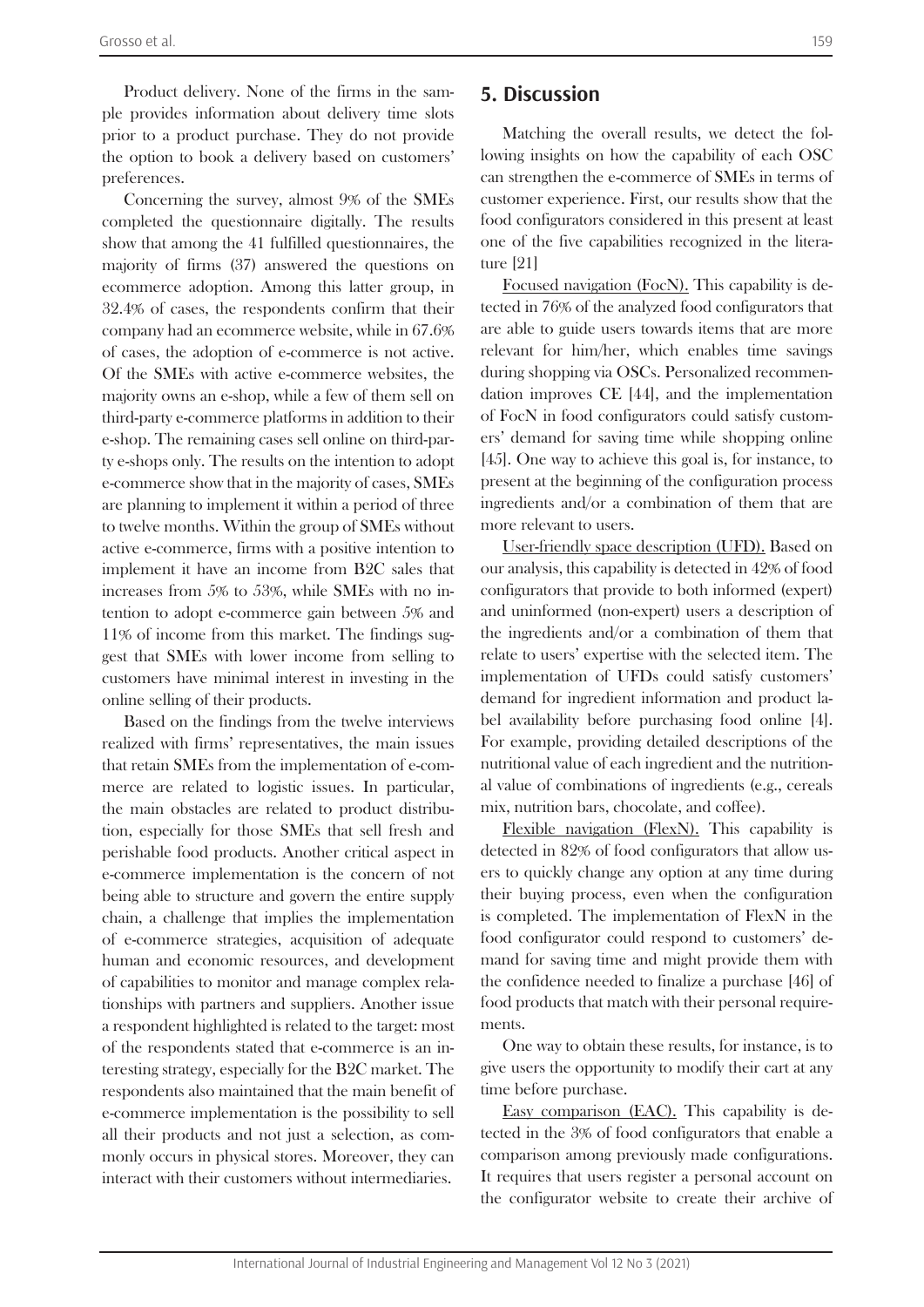configurations. In the case of Italian users, the implementation of a food configurator with EAC capability is not suggested because it requires the registration of a user account, which could cause Italian users to abandon before purchasing [5]

Benefit-cost communication capability (BCC). This capability is detected in 38% of food configurators that inform users about the value of each selected choice and the corresponding costs, including the delivery costs. This information is extremely relevant [45] and can enhance trust, which is an important factor in online purchasing [46]. The implementation of BCC in food configurators addressed to Italian users could satisfy their demand for information and strengthen their confidence to proceed with a purchase [6]. For example, providing a clear and complete set of information on values and costs of their purchase is one of the practical ways to obtain these results.

Our research on the state-of-the-art of e-commerce of Italian food SMEs suggests that none of 76 food SMEs implements their e-commerce with the sale of personalized products via OSCs. Moreover, our findings highlight that companies have to address scarce resources and capabilities, as well as the digital transition of complex processes. OSCs are still not considered by Italian food SMEs: they do not seem ready to implement these platforms even if they could be a promising means to enhance their interactions with customers. Moreover, due to capabilities, such as easy comparison and flexible navigation, companies could improve their knowledge about attribute preferences and then enhance their offerings. Since the implementation of OSCs will be a new selling process, a first step to implement food customization without assuming supply chain and production re-organization might be to involve customers in two configuration processes: (a) assembly box of pre-packed products and (b) combination of product ingredients.

The first process is suggested based on the fact that Italian food SMEs sell packed boxes that include different mixes of their products to create a gift idea. Involving customers in creating personal boxes of products or gift baskets will respond to Italian customers' willingness to purchase packaged food when shopping online.

The second process could respond to Italian customers demand for typical and regional items by supporting them in the customization of their preferred local food. For example, in the case of the typical Italian mix of vegetables in a jar, named "Giardiniera", with the support of a configurator, users could personalize their final combination by selecting their preferred vegetables and the corresponding quantity in accordance with their tastes (e.g., to add more carrots and less onions or to avoid an ingredient). Similarly, with the support of a configurator, users can assemble an exotic combination of ingredients, where exotic refers to a combination not usually sold online by the firm.

The implementation of OSCs that enable ingredient combinations would enable an advanced product search in an e-shop for SMEs that already sell online a variety of products. In particular, SMEs from Ateco 106 address their products to specific targets, thus allowing an advanced product search of flours, grains and starches depending on whether the buyer is a restaurant owner, chef, consumer or baker. This segmentation could enable different product configurations that respond to specific customers' purposes by directly focusing the navigation on the product space of interest. In the case of SMEs from Ateco 108 that sell coffee, a first stage in the adoption of product configuration can be finalized to involve users in the selection of the blend to add to their coffee combination. In the case of SMEs that sell bakery products, the adoption of a product configurator could involve users in the selection of stuffing and or decorative ingredients. In all these cases, food configurators could also provide users with information about the possibility of avoiding specific undesired ingredients (e.g., eggs, gluten, sugar, etc.).

The results also show that some SMEs in our sample are not going to adopt an e-commerce. In particular, 23.9% of SMEs that answered the survey do not have any intention to implement e-commerce. For this sub-group of SMEs, it is not recommended to adopt the selling of customizable products via OSCs. Embracing MC strategies requires a company to be successful in changing a host of processes and practices in their organization and in all of its operations [47, 48]. Specifically, the selling of configurable products via OSCs implies for the company to structure (a) timely and appropriate responses to customers' customization requirements; (b) the production and/ or supply process to avoid increases in costs or ineffective or impossible combinations of mixes of products from different suppliers.

# **6. Conclusions**

The present exploratory study contributes to research on innovative e-commerce strategies for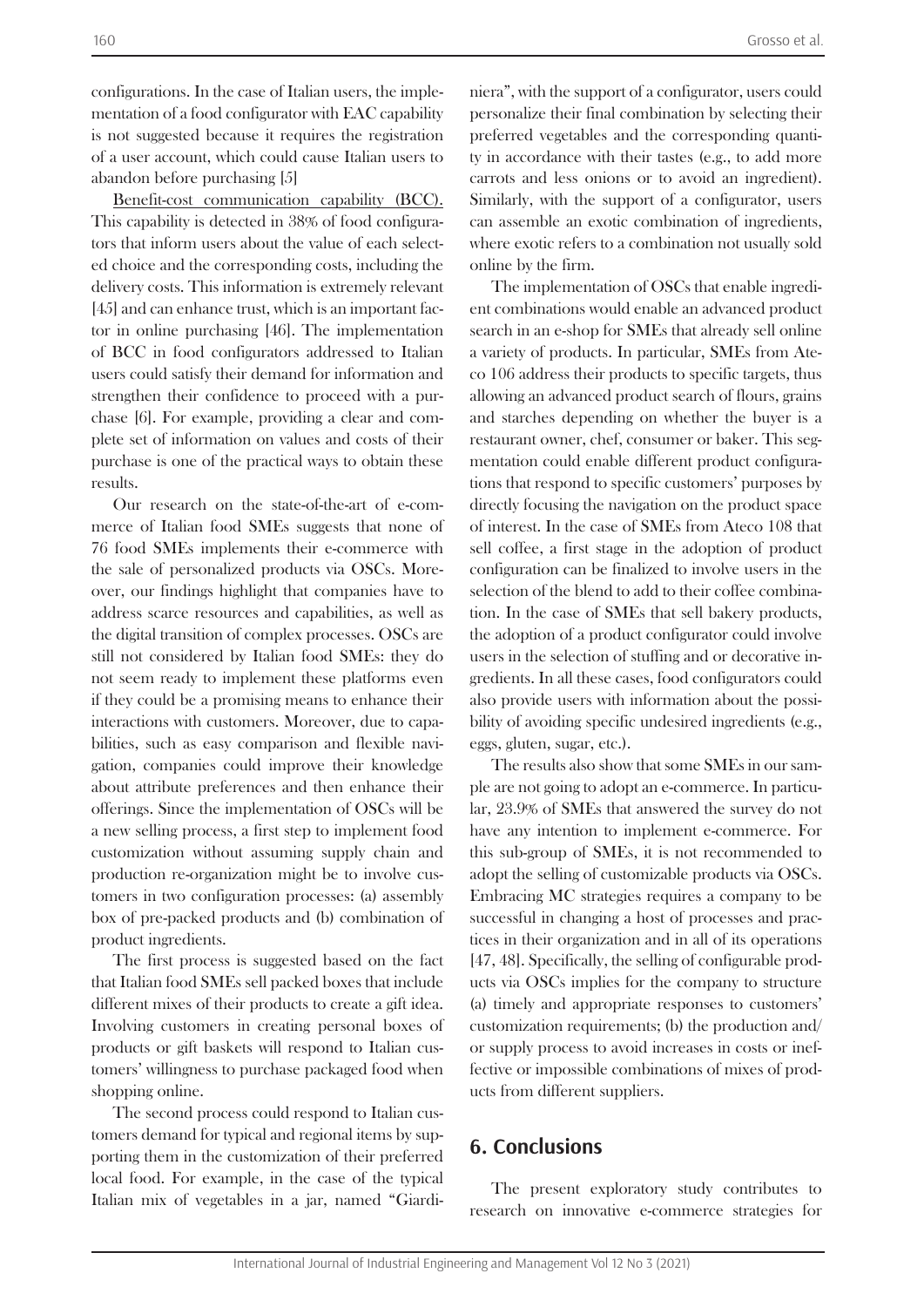"Made in Italy'' agrifood and its transition to digital agrifood. The article provides Italian food SMEs with insights related to how the sale of customizable products via OSCs can respond to Italian customers' requirements while shopping online for food. In particular, the results point out that food SMEs can benefit in terms of customer experience innovation by implementing two possible selling processes via OSCs: (i) the sale of personalized boxes of items for personal consumption and/or as gifts, and (ii) the sale of customizable combination of ingredients (e.g., coffee and or tea blend, flour types).

Moreover, insights from this study point out that to engage Italian users while shopping via OSCs, food configurators should deploy four of the five capabilities, namely, user friendly description, focus navigation, flexible navigation and benefit-cost communication. The first capability properly informs users about each food ingredient or about their combination; the second capability can directly guide users to the items of interest; the third capability provides users with a complete set of information on value and cost, including delivery costs and timing; the fourth capability enables changes at any time during the shopping process.

All the suggested capabilities can contribute to addressing the specificity of Italian users' demands by saving time and reducing their efforts in product selection while shopping for food online. Assuming there is no penalty to an organization, the results from this explorative study suggest that the more Italian food SMEs innovate their ecommerce strategies with proper product configuration strategies, the greater the potential competitive benefit for the company.

This study contributes to research on the opportunities to adopt OSCs for small and medium-sized enterprises [49-51]. At this stage, the study explores the opportunities to adopt OSCs for food SMEs in Northeast Italy; further research should expand its scope to a national sample of SMEs with attention to those in the Made in Italy group.

Future research on digital agrifood should investigate the effect of food configurations on sensorial, relational and emotional components of the customer experience (CE) and not only the pragmatic or cognitive components. Surveys on consumers and experiments involving different types of configurators should be conducted to highlight these important dimensions of CE. From a company perspective, future research can address Italian food SMEs intentions to implement food customization as a digital innovative approach for their e-commerce strategies aimed at foreign markets.

# **Funding**

This research did not receive any specific grant from funding agencies in the public, commercial, or not-for-profit sectors.

# **References**

- [1] H. Lasi, P. Fettke, H.-G. Kemper, T. Feld, and M. Hoffmann, "Industry 4.0," Business & information systems engineering, vol. 6, pp. 239-242, 2014.
- [2] H. Kagermann, "Change through digitization—Value creation in the age of Industry 4.0," in Management of permanent change, ed: Springer, 2015, pp. 23-45.
- [3] A. Bharadwaj, O. A. El Sawy, P. A. Pavlou, and N. Venkatraman, "Digital business strategy: toward a next generation of insights," MIS quarterly, pp. 471-482, 2013.
- [4] M. A. Morganosky and B. J. Cude, "Consumer response to online grocery shopping," International Journal of Retail & Distribution Management, 2000.
- [5] V. Finotto, M. Christine, and I. Procidano, "Factors influencing the use of e-commerce in the agri-food sector: an analysis of Italian consumers," Department of Management, Università Ca'Foscari Venezia Working Paper, 2020.
- [6] A. Dominici, F. Boncinelli, F. Gerini, and E. Marone, "Determinants of online food purchasing: The impact of socio-demographic and situational factors," Journal of Retailing and Consumer Services, vol. 60, p. 102473, 2021.
- [7] C. Gentile, N. Spiller, and G. Noci, "How to sustain the customer experience:: An overview of experience components that co-create value with the customer," European management journal, vol. 25, pp. 395-410, 2007.
- [8] D. Grewal, M. Levy, and V. Kumar, "Customer experience management in retailing: An organizing framework," Journal of retailing, vol. 85, pp. 1-14, 2009.
- [9] C. Meyer and A. Schwager, "Understanding customer experience," Harvard business review, vol. 85, p. 116, 2007.
- [10] S. Rose, N. Hair, and M. Clark, "Online customer experience: A review of the business bolconsumer online purchase context," International Journal of Management Reviews, vol. 13, pp. 24-39, 2011.
- [11] J. Martin, G. Mortimer, and L. Andrews, "Re-examining online customer experience to include purchase frequency and perceived risk," Journal of retailing and consumer services, vol. 25, pp. 81-95, 2015.
- [12] M. Weber and C. G. Chatzopoulos, "Digital customer experience: the risk of ignoring the non-digital experience, Int. J. Ind. Eng. Manag, vol. 10, pp. 201-210, 2019.
- [13] S. Rose, M. Clark, P. Samouel, and N. Hair, "Online customer experience in e-retailing: an empirical model of antecedents and outcomes," Journal of retailing, vol. 88, pp. 308-322, 2012.
- [14] B. J. Pine, Mass customization: the new frontier in business competition. Boston, MA, USA: Harvard Business Press, 1993.
- [15] N. Suzić, E. Sandrin, S. Suzić, C. Forza, A. Trentin, and Z. Anišić, "Implementation Guidelines for Mass Customization: A Researcher-Oriented View," International Journal of Industrial Engineering and Management, vol. 9, pp. 229-243, 2018.
- [16] P. Zipkin, "The limits of mass customization," MIT Sloan management review, vol. 42, p. 81, 2001.
- [17] L. P. Calegari and D. C. Fettermann, "Mass customization in food production: a perception about the theme and future directions," Product: Management and Development,